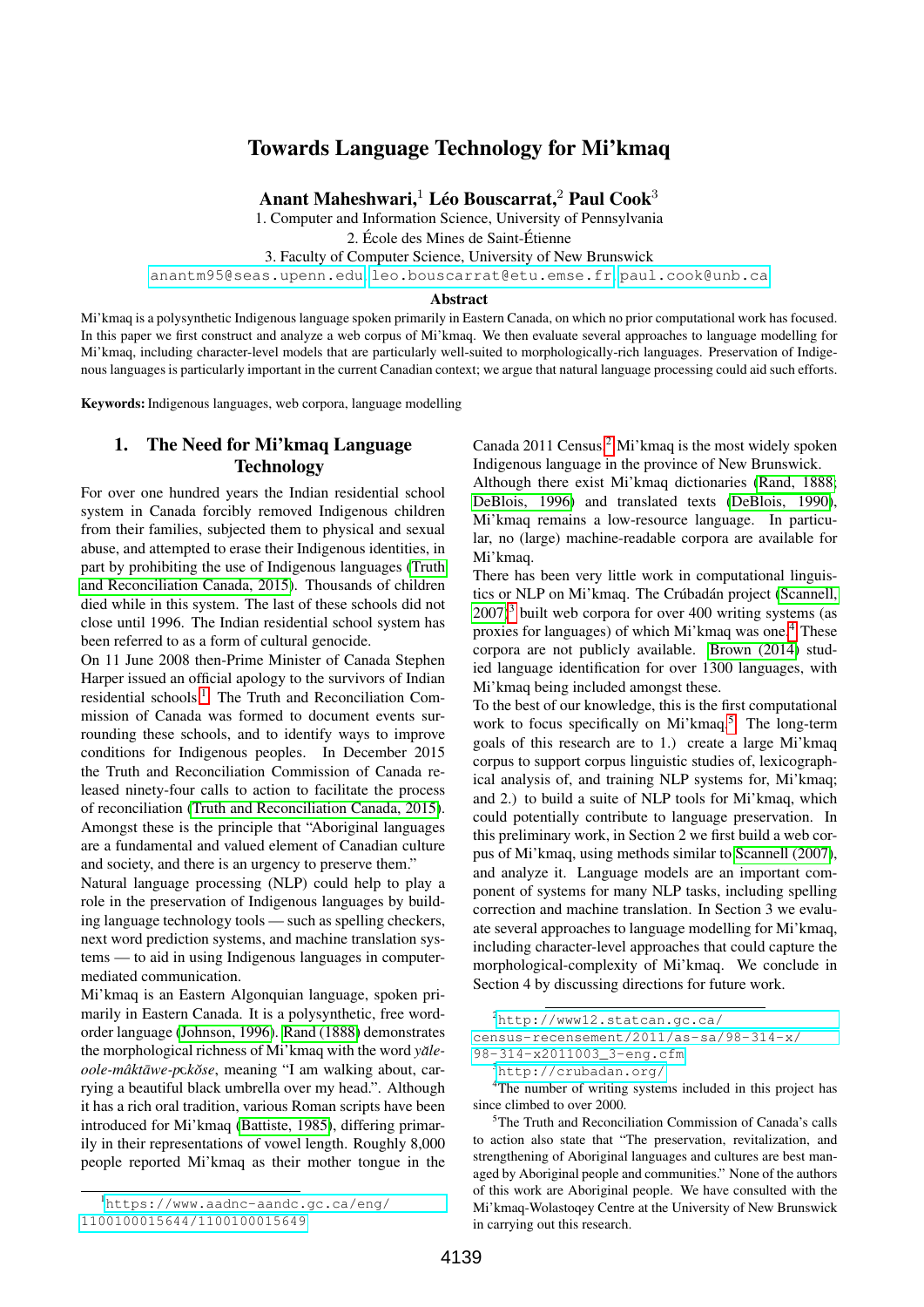# 2. A Mi'kmaq Web Corpus

[Baroni and Bernardini \(2004\)](#page-4-8) describe an approach to automatically creating topically-focused corpora from the web, whereby tuples are randomly formed from a user-created keyword list for the topic of interest, and these tuples are then sent as queries to a search engine. The top- $n$  results for these queries are downloaded, and then post-processed to remove mark-up and boilerplate content, documents in unwanted languages, and duplicate documents, with the final result being a topically-focused corpus. This approach to corpus construction remains widely-used, and is incorporated into commercial lexicographical tools [\(Baroni et al.,](#page-4-9)  $2006$  $2006$ <sup>6</sup>

The method of [Scannell \(2007\)](#page-4-6) for creating corpora for specific languages begins with an approach quite similar to that of [Baroni and Bernardini \(2004\)](#page-4-8), except that the search engine queries consist of a high frequency word in the language of interest combined with other words in that language. The words used in the queries are further controlled to avoid words that happen to also occur in another language (e.g., *die* is both an English and German word). The search engine results include many documents in the in-tended language.<sup>[7](#page-1-1)</sup>

# 2.1. Corpus Construction

In this section we describe our approach to creating a Mi'kmaq web corpus, which uses an approach similar to that of [Scannell \(2007\)](#page-4-6).

Seed Word Selection The Universal Declaration of Human Rights (UDHR) is available in over five-hundred languages, including Mi'kmaq.[8](#page-1-2) We selected as seed words those words that occur in the Mi'kmaq translation of the UDHR, available through NLTK [\(Bird et al., 2009\)](#page-4-10).<sup>[9](#page-1-3)</sup>

Although the full text corpora created by [Scannell \(2007\)](#page-4-6) are not publicly-available, various summaries of the corpora are provided, including a list of the word types, and their corresponding frequencies, in each corpus. In preliminary experiments we considered basing our seed words on the word frequency list provided for Mi'kmaq; however, we found the resulting corpora to be much smaller than when using seed words derived directly from the UDHR (which [Scannell \(2007\)](#page-4-6) also considered as a source for seed words). We therefore only consider the seed words from the UDHR in the remainder of this paper.

Query Generation We considered two approaches to forming queries from the list of seed words, which were then sent to a commercial search engine.

Random We used the BootCaT tools [\(Baroni and Bernar](#page-4-8)dini,  $2004$ <sup>[10](#page-1-4)</sup> to randomly select 3-tuples from the seed word list, and then used these as queries.

```
universal-declaration-human-rights/
9http://www.nltk.org/
```

```
10http://bootcat.dipintra.it/
```
Crúbadán Our second approach to query generation is based on that of [Scannell \(2007\)](#page-4-6). We divide the seed words into high and low frequency terms, based on a frequency cut-off of five in the UDHR. We then randomly select two low-frequency words and one highfrequency one, and form a query of the form "(low1 OR low2) AND high", where low1 and low2 are lowfrequency words and high is a high-frequency word.

In Section 2 2 we compare these two approaches to query generation, with varying numbers of queries.

Search Engine Queries We used the BootCaT tools to issue the queries generated above to the Bing Web Search API, and retrieve the top-10 result URLs for each query. We further used the BootCaT tools to remove duplicate URLs from the results.

Downloading Content [Ferraresi et al. \(2008\)](#page-4-11) note that very small documents tend to contain little material appropriate for inclusion in corpora (due to the overhead of HTML markup), whereas very large documents tend to correspond to lists or catalogs, and not more-standard text. Following [Ferraresi et al. \(2008\)](#page-4-11), we only download documents with size 5–200KB, and MIME-type text/html.

Markup and Boilerplate Removal We remove HTML markup and boilerplate text — e.g., navigation bars, headers, and footers — from the downloaded documents using jusText [\(Pomikalek, 2011\)](#page-4-12), which preserves paragraph ´ structure present in the HTML in the extracted text. Jus-Text is able to incorporate information from a languagedependent stopword list in determining which document portions are boilerplate and which are more-conventional text. However, in preliminary experiments we observed that using a stopword list derived from the UDHR resulted in many portions of Mi'kmaq text not being recognized as such, and therefore chose to disable this feature.<sup>[11](#page-1-5)</sup>

Language identification Although many language identification tools are available [\(Cavnar and Trenkle, 1994;](#page-4-13) [Lui](#page-4-14) [and Baldwin, 2012,](#page-4-14) for example), very little language identification research has considered Mi'kmaq, with [Scannell](#page-4-6) [\(2007\)](#page-4-6) and [Brown \(2014\)](#page-4-7) being notable exceptions, and even these have not focused specifically on this language. Here we implement a simple approach to language identification. We represent each language for which the UDHR is available in NLTK as a vector of the character trigram frequencies in the corresponding version of the UDHR. For each document in our corpus, we similarly represent it as a vector of character trigram frequencies, and then compute its cosine similarity with the vector representing each language. We discard any document for which the mostsimilar language is not Mi'kmaq.

Deduplication The web contains many duplicate and near-duplicate documents. We perform (near and exact)

<span id="page-1-1"></span><span id="page-1-0"></span><sup>6</sup><https://www.sketchengine.co.uk/>

<sup>7</sup> [Scannell \(2007\)](#page-4-6) also considers restricted web crawls, using the result URLs as seeds for the crawler, to find additional documents; in this preliminary work we do not consider crawling.

<span id="page-1-2"></span><sup>8</sup>[http://www.un.org/en/](http://www.un.org/en/universal-declaration-human-rights/)

<span id="page-1-5"></span> $11$ BTE [\(Finn et al., 2001\)](#page-4-15) is an alternative boilerplate extraction tool that does not make use of a stopword list, and has been used in many corpus construction efforts [\(Baroni and Bernardini,](#page-4-8) [2004;](#page-4-8) [Sharoff, 2006;](#page-4-16) [Ferraresi et al., 2008,](#page-4-11) for example); however, unlike jusText, BTE does not preserve paragraph structure in the extracted text, and we rely on this structure in subsequent processing.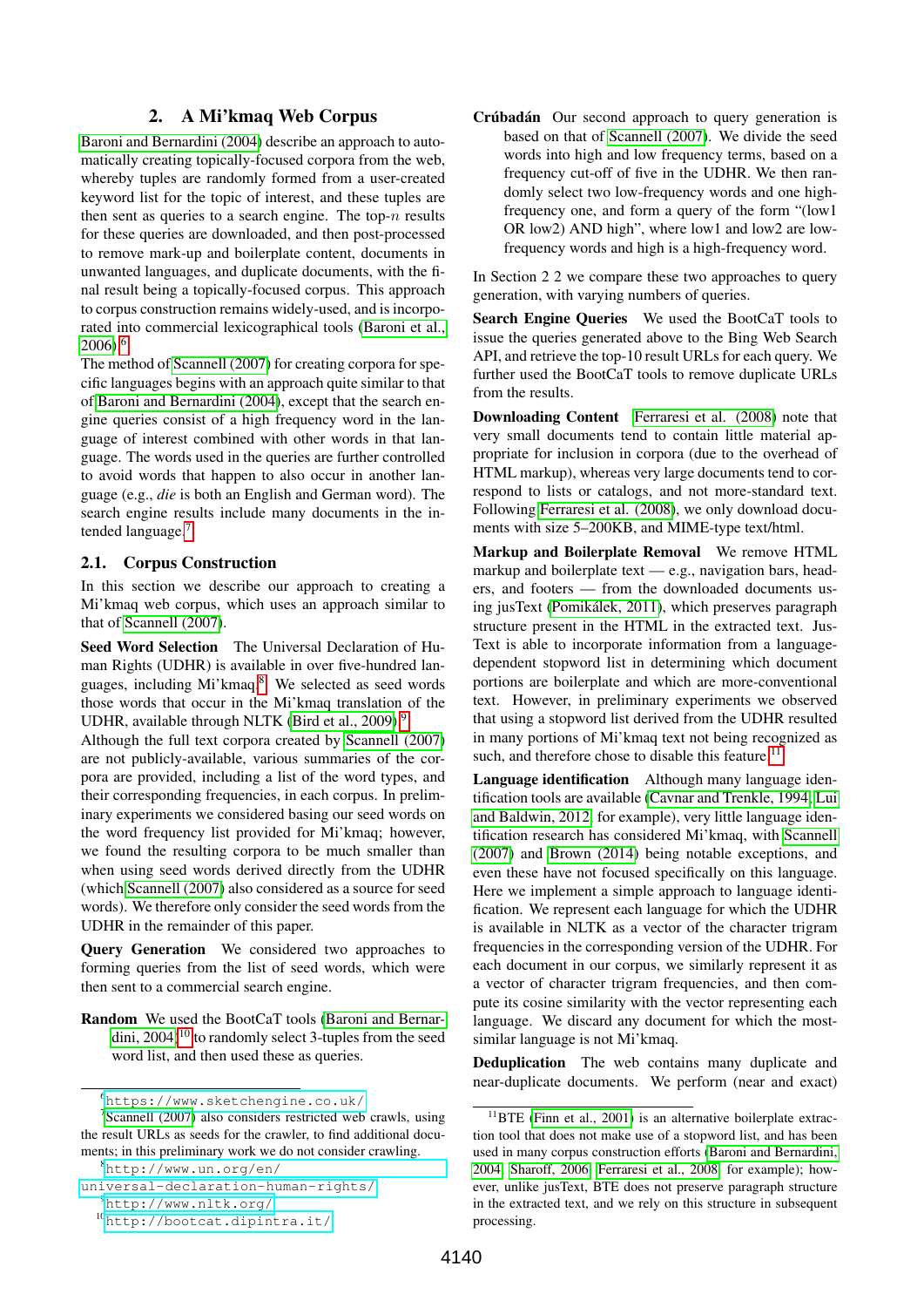| Queries | Random   |          | Crúbadán |          |
|---------|----------|----------|----------|----------|
|         | $#$ Docs | # Tokens | $#$ Docs | # Tokens |
| 100     | 36       | 33k      | 62       | 35k      |
| 500     | 88       | 62k      | 138      | 79k      |
| 1000    | 120      | 92k      | 167      | 90k      |

<span id="page-2-0"></span>Table 1: The number of documents and tokens in corpora constructed using the random and Crúbadán approaches to query generation, for increasing numbers of queries.

| Corpus             | $#$ Docs | $# \text{Tokens}$ $# \text{Types}$ |     |
|--------------------|----------|------------------------------------|-----|
| This paper         | 69       | 76k                                | 24k |
| Crúbadán (Mi'kmaq) | 31       | 100k                               | 12k |

<span id="page-2-2"></span>Table 2: The number of documents, tokens, and types in the corpus created in this paper, and the Mi'kmaq corpus of Crúbadán (Scannell, 2007).

deduplication at the sub-document level based on paragraphs (as provided by jusText), using onion [\(Pomikalek,](#page-4-12) ´ [2011\)](#page-4-12), under its default configuration. In this setup, onion iterates through the corpus once, and removes any paragraph for which more than 50% of its 7-grams have been seen in the corpus up to that point.

#### 2.2. Corpus Analysis

We now analyze corpora constructed using the methodology described in the previous subsection, and compare the random and Crúbadán query generation strategies. For this analysis we applied simple whitespace-based tokenization. We further used a preliminary approach to language identification — based on the same methodology as described in Section 2 1 — but that only compared the representation of a given target document to known English, French, and Mi'kmaq text. English and French are official languages of Canada, and preliminary observations indicated that English and French were common in the data prior to language identification.

Table [1](#page-2-0) shows the number of documents and tokens in corpora constructed using the random and Crúbadán approaches to query generation, for increasing numbers of queries. The growth in corpus size observed as the number of queries is increased suggests that, in future work, larger corpora could potentially be constructed by issuing more queries. Turning to the differences between the random and Crúbadán approaches to query generation, for each number of queries, the Crúbadán approach gives many more documents than the random approach, while the number of tokens is not drastically different between the two approaches.

Figure [1](#page-2-1) shows the number of documents of varying lengths (measured in number of tokens) in the corpora created using the random and Crúbadán query generation strategies with 100 queries. Although the Crúbadán approach gives many more documents, many of these documents are very short. For the remainder of this paper we therefore consider the corpus built using the random approach — which is not dominated by very short documents — using 1000 queries.



<span id="page-2-1"></span>Figure 1: The number of documents, binned by number of tokens per document, for the random and Crúbadán approaches to query generation, using 100 queries.

In Table [2](#page-2-2) we compare the number of documents, tokens, and types in the corpus created using the random approach to query generation with 1000 queries ("This paper"), with that of the Crúbadán Mi'kmaq corpus [\(Scannell, 2007\)](#page-4-6). Here, and for the remainder of the paper, we use the language identification strategy described in Section 2 1 and tokenize our corpus using a simple regular expressionbased tokenizer (whereas for the previous analysis a preliminary approach to language identification was used, and tokenization was based on whitespace). At 76k tokens, our corpus is substantially smaller than that of [Scannell \(2007\)](#page-4-6). These differences in corpus size could be due in part to the relative aggressiveness with which the corpora have been cleaned, in steps such as boilerplate removal and deduplication. Nevertheless, the number of documents and types in our corpus are greater than that of the Crúbadán Mi'kmaq corpus, suggesting that there could be more diversity of authors, text types, or topics in our corpus. In future analysis, quantitative [\(Kilgarriff, 2001\)](#page-4-17) or qualitative [\(Kilgar](#page-4-18)[riff, 2012\)](#page-4-18) corpus comparison methods could be applied in an effort to better understand their differences in composi-tion.<sup>[12](#page-2-3)</sup>

A Mi'kmaq speaker analyzed a sample of 25 randomlyselected paragraphs from our corpus to determine the precision of the language identification. 19 paragraphs (76%) were exclusively Mi'kmaq, while 4 paragraphs (16%) contained a mixture of Mi'kmaq and English, for a total of 23 paragraphs (92%) having Mi'kmaq content. Most of the content in the corpus is Mi'kmaq, although there is scope to improve the language identification. In the next section, we use this corpus in language modelling experiments.

### 3. Language Modelling

Language models are a key component of systems for many NLP tasks. As a first step towards our goal of building NLP systems for Mi'kmaq, we carry out preliminary language

<span id="page-2-3"></span> $12$ Crucially, this analysis would be possible because the methods of [Kilgarriff \(2001\)](#page-4-17) and [Kilgarriff \(2012\)](#page-4-18) require only word frequency lists, which are available for the Crúbadán corpora.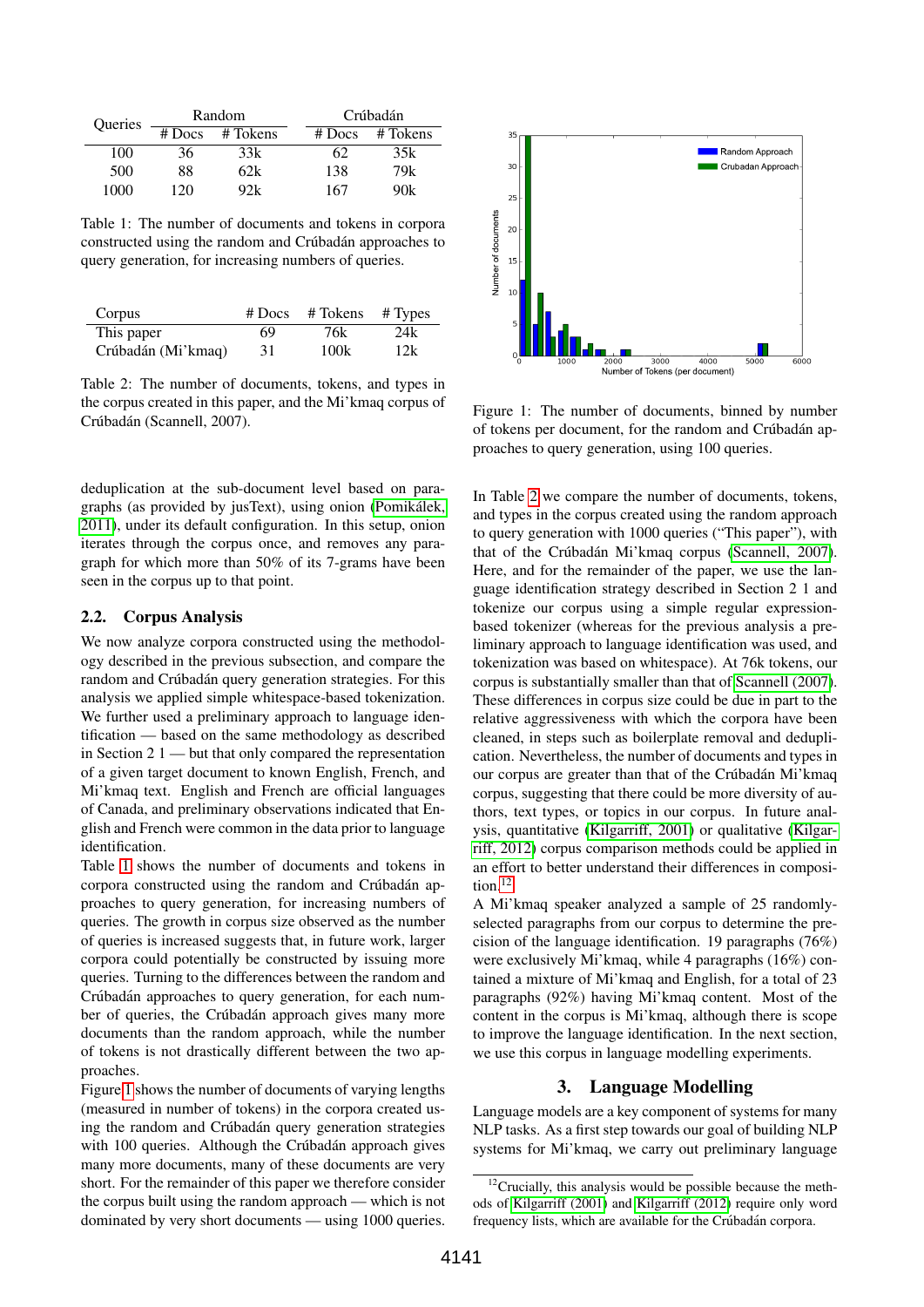|             | Language model Bits-per-character |
|-------------|-----------------------------------|
| KenLM $n=2$ | 2.51                              |
| KenLM $n=3$ | 2.48                              |
| char-rnn    | 4.36                              |
| <b>CNN</b>  | 2.60                              |

<span id="page-3-3"></span>Table 3: Bits-per-character for each approach to language modelling considered.

modelling experiments. Because Mi'kmaq is a polysynthetic language, we consider character-level and subwordlevel language models, in addition to more-conventional (word) n-gram models. Specifically we consider the following approaches to language modelling:

- KenLM We use KenLM [\(Heafield et al., 2013\)](#page-4-19) to build conventional (word)  $n$ -gram language models with modified Kneser-Ney smoothing, for differing orders  $\alpha$ f n.
- char-rnn We consider a character-level LSTM language model. Specifically we use a TensorFlow implemen-tation<sup>[13](#page-3-0)</sup> of char-rnn,<sup>[14](#page-3-1)</sup> with its default parameter settings.
- CNN [Kim et al. \(2016\)](#page-4-20) propose a language model that forms word-level representations, based on a character-level CNN, which then feed into a multilayer (word-level) LSTM. [Kim et al. \(2016\)](#page-4-20) found this approach to perform particularly well on morphologically-rich languages, and so we are especially interested in evaluating it on Mi'kmaq. We use a TensorFlow implementation of this model,<sup>[15](#page-3-2)</sup> with the "small" model settings from [Kim et al. \(2016\)](#page-4-20) because of the relatively small size of our corpus.

We randomly split our corpus into 80% training, 10% development, and 10% testing data, based on sentences. We use a simple regular expression-based approach to detect sentence boundaries. We train our language models on the training data, use the development data for preliminary experiments and parameter tuning, and evaluate our models on the testing data.

KenLM and CNN predict words, and can therefore be evaluated in terms of perplexity. char-rnn, on the other hand, predicts characters, and is evaluated in terms of bits-percharacter. Following [Hwang and Sung \(2017\)](#page-4-21) we convert between perplexity (PPL) and bits-per-character (BPC) as follows:

$$
PPL = 2^{BPC* \frac{N_C}{N_W}} \tag{1}
$$

where  $N_C$  and  $N_W$  are the number of characters and words, respectively, in the test data.

<span id="page-3-1"></span><sup>14</sup><https://github.com/karpathy/char-rnn>

[tf-lstm-char-cnn](https://github.com/mkroutikov/tf-lstm-char-cnn)

Table [3](#page-3-3) shows bits-per-character for each approach to language modelling considered. In the case of conventional  $n$ gram models, a trigram model (KenLM  $n=3$ ) outperforms a bigram model (KenLM  $n=2$ ). Higher order  $n$ -gram models (not shown in Table [3\)](#page-3-3) performed comparably to the trigram model. Both neural network-based models that incorporate character-level information, char-rnn and CNN, perform worse than conventional  $n$ -gram models. In both cases this could be because sufficient training data is not available to learn the parameters of the neural networks. However, the encouraging performance of CNN suggests that there is also substantial scope for future work to explore this model's various parameter settings  $-$  e.g., the dimensionality of the embeddings, the width and number of filters — to better tune it to very low-resource settings, and for the specific case of Mi'kmaq.

# 4. Discussion

NLP could potentially contribute to the preservation of Indigenous languages — which is particularly important in the current Canadian context of Truth and Reconciliation — by building tools to help use Indigenous languages in computer-mediated communication. To the best of our knowledge this is the first computational work to specifically consider Mi'kmaq. In this preliminary work, we built a web corpus of Mi'kmaq, and evaluated several approaches to language modelling for Mi'kmaq.

Our first direction for future work is to build a larger Mi'kmaq corpus. Our analysis in Section 2 2 indicates that this could be achieved by issuing more search engine queries. On the other hand, [Scannell \(2007\)](#page-4-6) argues that web crawling using seed URLs returned by the queries is important for building corpora for low-resource languages. Although the corpus created in this paper includes more documents than the Mi'kmaq corpus of [Scannell \(2007\)](#page-4-6), crawling could still be useful to find more Mi'kmaq documents, and we intend to explore this in future work.

Another important area for future work is language identification. Our analysis in Section 2 2 suggests that other languages are often present along with Mi'kmaq within a single paragraph. Some approaches to language identification are able to recognize which portions of text correspond to a particular language [\(Jurgens et al., 2017\)](#page-4-22). Extending such methods to recognize Indigenous languages, and Mi'kmaq in particular, is an important area of future work. Future work on Mi'kmaq language identification should also take into account the variation in Mi'kmaq writing systems.

In Section 3 we have identified some potential future directions with respect to language modelling. Recent approaches to low-resource language modelling have incorporated cross-lingual word embeddings learned from bilingual dictionaries [\(Adams et al., 2017\)](#page-4-23), which are available for Mi'kmaq. We also intend to evaluate such approaches to language modelling in future work.

Finally, because of the morphological complexity of Mi'kmaq, we are particularly interested in morphological analyzers for Mi'kmaq. As a first step, we intend to consider evaluating unsupervised approaches to morphological analysis [\(Smit et al., 2014\)](#page-4-24) on Mi'kmaq.

<span id="page-3-0"></span><sup>13</sup>[https://github.com/crazydonkey200/](https://github.com/crazydonkey200/tensorflow-char-rnn) [tensorflow-char-rnn](https://github.com/crazydonkey200/tensorflow-char-rnn)

<span id="page-3-2"></span><sup>15</sup>[https://github.com/mkroutikov/](https://github.com/mkroutikov/tf-lstm-char-cnn)